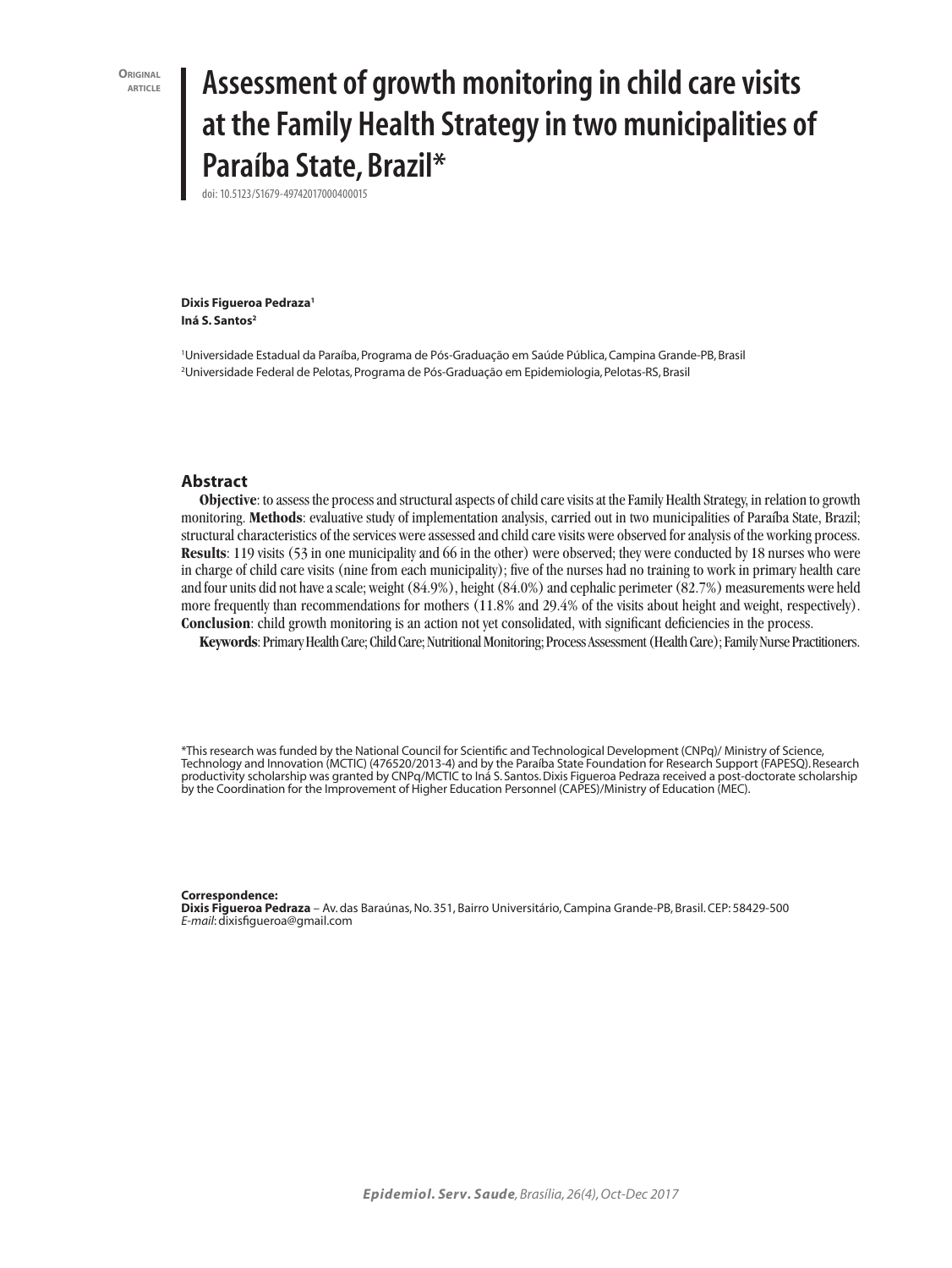## **Introduction**

Primary Health Care (PHC) values democratic and participative management and sanitary practices, team work and local level actions.<sup>1</sup> In this context, the Family Health Strategy (FHS) emerges as a possibility of reorganizing services and reviewing PHC's professional practices in Brazil. FHS reinforces the working process centered on developing multidisciplinary actions, focused on the promotion of health and prevention of diseases. FHS also believes these actions should be planned on the basis of the local needs and on the consolidation of bonds with the population, in order to assure effectiveness of primary health care services. It supports a change from the traditional model, centered on the doctor and curing actions, to an assistance model, focused on the family, comprehensively and continuously.2-4 According to this transforming model, valuing the training of professionals with skills to work at the PHC is essential for the qualification of health care.<sup>2</sup>

*Growth and development monitoring provides the health professional with an integrated and predictive analysis of the children's health.*

Some researchers have showed there is lack of professionals with specific skills to work at FHS and there is divergence between the recommended practices and the implemented ones.<sup>3</sup> Among the highlighted deficiencies, we can mention those related to professionals' interrelationship, excessive focus on bureaucratic and operational issues, deficiencies in completeness and qualification of the team and absence of adequate labor and training policies.<sup>3</sup> These factors, especially those related to professional training and team qualification, influence the conduction of growth monitoring actions.<sup>5</sup> Despite the relevance of these results, national literature records few studies in this field. There is, therefore, an urge to improve knowledge about the training and qualification of professionals who work at FHS, as well as to understand the impact of such conditions in the quality of assistance.<sup>6</sup>

PHC's food and nutrition actions are essential in the current health demands of the Brazilian population,

characterized by a nutritional transition.7 As a primary health action, growth and development monitoring provides the health professional with an integrated and predictive analysis of the children's health, leading to reductions in undernutrition, morbidity and mortality, as well as the improvement of health promotion.<sup>5,8</sup> However, recent studies have pointed to the need for progress in children's growth monitoring. An example is the result which indicated the incorrect completion of 91.1% of the weight and height curves present in the Child Health Record (CHR) in a municipality of São Paulo State, in 2013.<sup>9</sup> In the municipality of Cuiabá, Mato Grosso State, researchers observed that 79.6% of the weight charts were incomplete or blank.<sup>10</sup> Studies carried out in Maringá, Paraná State  $(2012-2013)$ ,<sup>11</sup> in a municipality in the countryside of Paraíba State  $(2008)^{12}$  and in Mandaguari, also located in Paraná State  $(2010)$ ,<sup>13</sup> identified fragilities in the conduction of child care visits and in the recording of procedures in the CHR. Gaps between the coverage and quality of health services, such as those aforementioned, are believed to have been limiting the advances in children's health.14 Therefore, this study aimed at assessing the structural and process aspects of child care visits at FHS, regarding growth monitoring.

## **Methods**

## **Study design**

This is an evaluative study of growth monitoring implementation analysis, based on structural characteristics of the health care units and the working process in child care visits at FHS.

#### **Context**

Two municipalities of Paraiba State, Brazil, were selected, considering their similarities in the following aspects: geographical position (located in the metropolitan area of Paraíba State's capital [João Pessoa], with access to its heath care network), sociodemographic indicators (human development index [HDI]: 0.748 in Municipality 1 and 0.649 in Municipality 2) and FHS coverage above 80%. Municipality 1 has a population of 57,944 inhabitants, of which 4,596 are children under five years old. Its health care system is composed of 19 FHS teams. Municipality 2 has a population of 99,716 inhabitants, of which 7,862 are children under five years old. Its health care system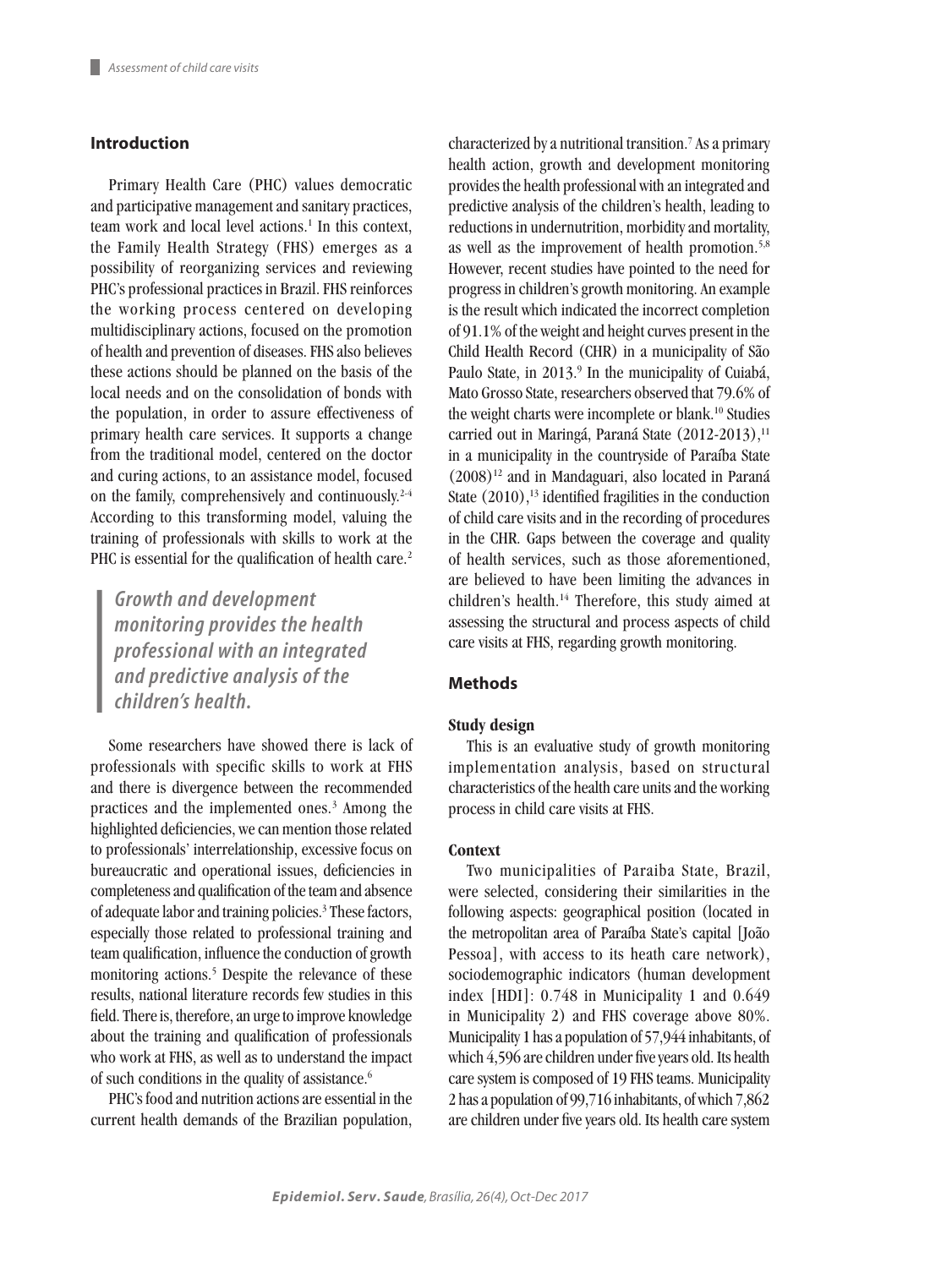comprises 28 FHS teams. Both municipalities differ from each other regarding the composition of their health care teams: in Municipality 1, since 2001, the nutritionist works within the FHS team in the development of these actions; in Municipality 2, the nutritionist works exclusively at Support Centers for Family Health, helping physicians and nurses of health care teams to develop diet and nutrition actions. In both municipalities, nurses are in charge of child care visits.

## **Participants**

The study was carried out in the FHS units of both municipalities, from July to December 2014. The sample was selected by conglomerates, in two stages. In the first stage, nine FHS teams were randomly selected in each municipality (representing about half of the teams in Municipality 1 and 1/3 of the teams in Municipality 2). In each selected health care team, we included all professionals in charge of child care visits (usually the nurse, in all teams) and all children under five years old (0-60 months old) who had been assisted by these professionals during the child care visit conducted on the day of the data collection, a typical day of work. Therefore, one of the goals of the study was to obtain local parameters to plan a larger assessment, in a representative sample of the municipalities of Paraíba State.

## **Data source**

Information regarding health units' structure was obtained. For this purpose, we used a standardized questionnaire with closed questions. The questionnaire should be answered by all the health team members, under the leadership of the nurse. Information regarding practices in the context of growth monitoring was obtained through observation of the child care visits conducted by nurses. Two interviewers were in charge of the observations. They previously explained the purpose of the activity and stayed in the back of the consultation room, without expressing any opinion or behavior. A specific form was used to record the procedures adopted, in which possible answers were 'yes' and 'no'. Practices were defined considering the recommendations of the Brazilian Ministry of Health regarding organization of the working process and child growth and development monitoring by PHC.15 All analyses took into consideration the child's age at the moment of the study. Considering the relevance of team work, for anthropometric measurement performed by professionals other than the nurse (for example, the nutritionist in Municipality 1), as part of the visits, the selected answer was 'yes'.

### **Measures adopted to avoid bias**

The field team was composed of health professionals and students, with previous experience in field work, which had been supervised by a qualified professional. The quality control of the study included training and standardization of interviewers, production of the Instructions Manual and conduction of a pilot study in the municipality of Campina Grande, Paraíba State.

#### **Study variables**

For structure analysis, information regarding human resources and availability of materials, inputs and equipment was considered. In human resources, the following information was included: availability of the core team, length of time the nurse had job stability and qualification to work at PHC. Availability of materials included the existence of equipment to measure the child, medical records, CHR and background material for child health care (protocols/regulations/guidelines, technical documents of the Ministry of Health).

Regarding the working process, the following practices were observed:

- a) measurements of weight, height and cephalic perimeter;
- b) recording weight, height and cephalic perimeter into medical records;
- c) recording weight, height and cephalic perimeter in the CHR chart; and
- d) general recommendations on
- growth,
- weight based on current weight/age,
- height based on current height/age,
- cephalic perimeter based on current cephalic perimeter/age,
- importance of growth monitoring,
- weight based on the weight/age curve,
- height based on the height/age curve, and
- cephalic perimeter based on cephalic perimeter/ age curve.

The information related to cephalic perimeter refer to under two-year-old infants. When the professional reported solely that the weight, height and cephalic perimeter were normal, without any nutritional recommendations, the observer selected the answer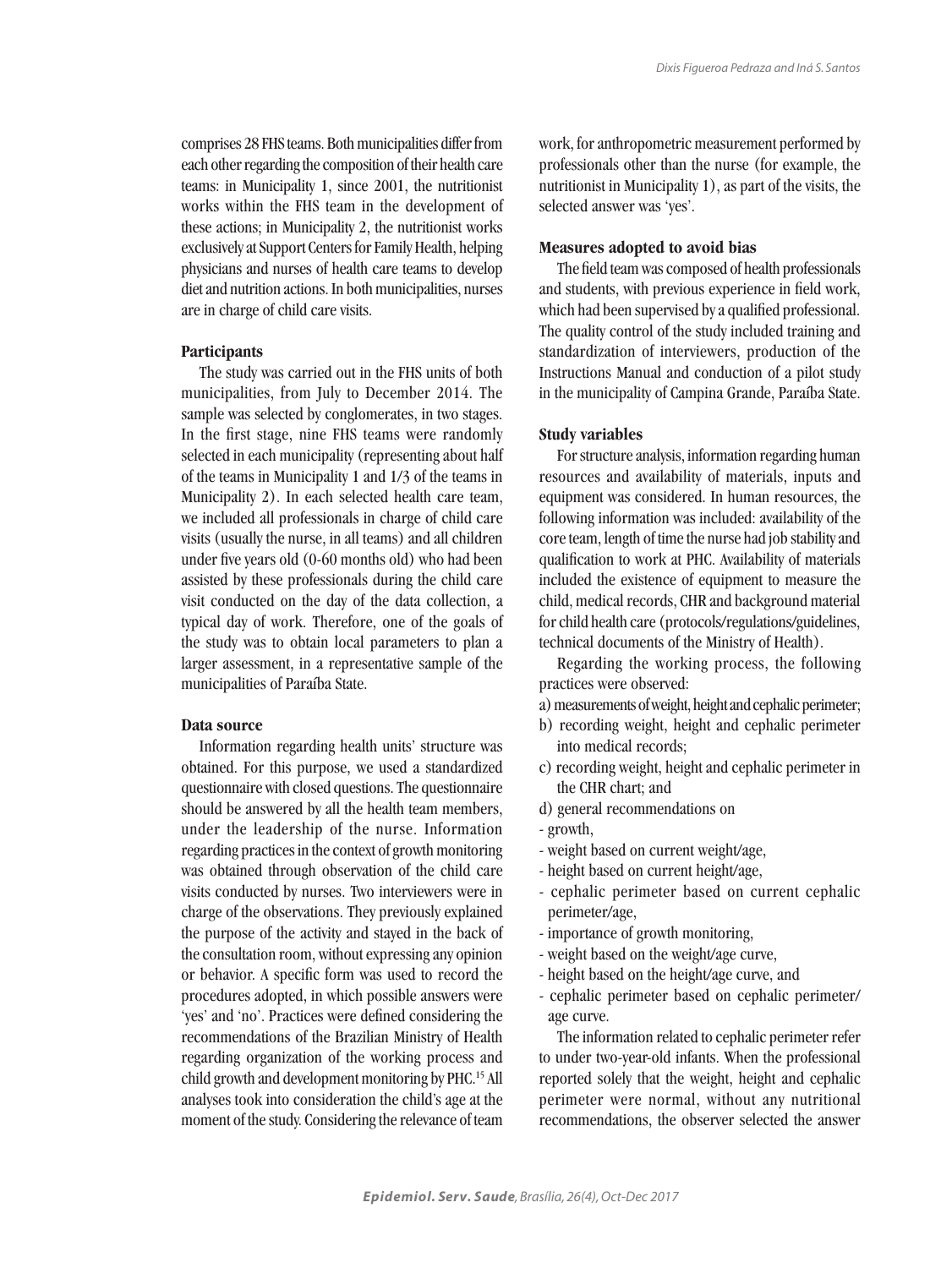'no'. Recommendations based on the curve were codified as 'yes' in the case of a child's first visit, and 'no' when there was no other record.

## **Statistical methods**

Data were organized in electronic spreadsheets and double typed. The Validate application of the Epi Info software, 3.3.2 version, was used to analyze data consistency. Differences between municipalities for the variables of structure were analyzed using the Fisher's exact test. For variables related to nurse practices, the chi-square test or the Fisher's exact test were applied. A 5% significance level was adopted. The Stata software version 12.0 was used.

### **Ethical considerations**

The project was approved by the Ethics Research Committee of the State University of Paraíba (Protocol No. 19689613.3.0000.5187), dated December 17<sup>th</sup>, 2013. All participants signed a Free Informed Term of Consent, a requirement for participation in the study.

## **Results**

A total of 119 visits were observed, 53 in Municipality 1 and 66 in Municipality 2; they were conducted by 18 nurses (one professional per team). Table 1 shows the structure characteristics of the studied health care units. Only 38.9% of the nurses had job stability of at least two years and five of them reported not having been trained to work at PHC. Regarding material, inputs and equipment availability, a low availability of professional instruments to support child health care was reported by nine of the teams regarding protocols/regulations/guidelines, and by eleven teams regarding specific documents of the Ministry of Health.

## **Table 1 – Structural characteristics related to growth monitoring in child care visits at primary health care units of the Family Health Strategy in two municipalities of Paraíba State, 2014**

| <b>Characteristics</b>                                                 | <b>Total</b><br>$(N=18)$ | <b>Municipality 1</b><br>$(N=9)$ | <b>Municipality 2</b><br>$(N=9)$ | p-value <sup>a</sup> |  |  |
|------------------------------------------------------------------------|--------------------------|----------------------------------|----------------------------------|----------------------|--|--|
|                                                                        | $\mathbf n$              | n                                | $\mathbf n$                      |                      |  |  |
| <b>Human resources</b>                                                 |                          |                                  |                                  |                      |  |  |
| <b>Completeness of core team</b>                                       |                          |                                  |                                  | 0.576                |  |  |
| Yes                                                                    | 14                       | 8                                | 6                                |                      |  |  |
| Nurse with work stability for at least two years                       |                          |                                  |                                  | 0.335                |  |  |
| Yes                                                                    | 7                        | 5                                | $\overline{2}$                   |                      |  |  |
| Nurse qualified to work at Primary Health Care                         |                          |                                  |                                  | 0.998                |  |  |
| Yes                                                                    | 13                       | 7                                | 6                                |                      |  |  |
| Availability of materials, inputs and equipment                        |                          |                                  |                                  |                      |  |  |
| <b>Equipment to weight the child</b>                                   |                          |                                  |                                  | 0.576                |  |  |
| Yes                                                                    | 14                       | 8                                | 6                                |                      |  |  |
| <b>Equipment to measure the child</b>                                  |                          |                                  |                                  | 1.000                |  |  |
| Yes                                                                    | 18                       | 9                                | 9                                |                      |  |  |
| <b>Medical records</b>                                                 |                          |                                  |                                  | 1.000                |  |  |
| Yes                                                                    | 18                       | 9                                | 9                                |                      |  |  |
| <b>Child Health Record</b>                                             |                          |                                  |                                  | 0.471                |  |  |
| Yes                                                                    | 16                       | 7                                | 9                                |                      |  |  |
| Number of Protocols/regulations/guidelines for child care              |                          |                                  |                                  | 0.347                |  |  |
| $\geq$ 3                                                               | 9                        | 6                                | 3                                |                      |  |  |
| Technical documents from the Ministry of Health for child care updated |                          |                                  |                                  |                      |  |  |
| Yes                                                                    | 11                       | 6                                | 5                                |                      |  |  |

a) Fischer's exact test.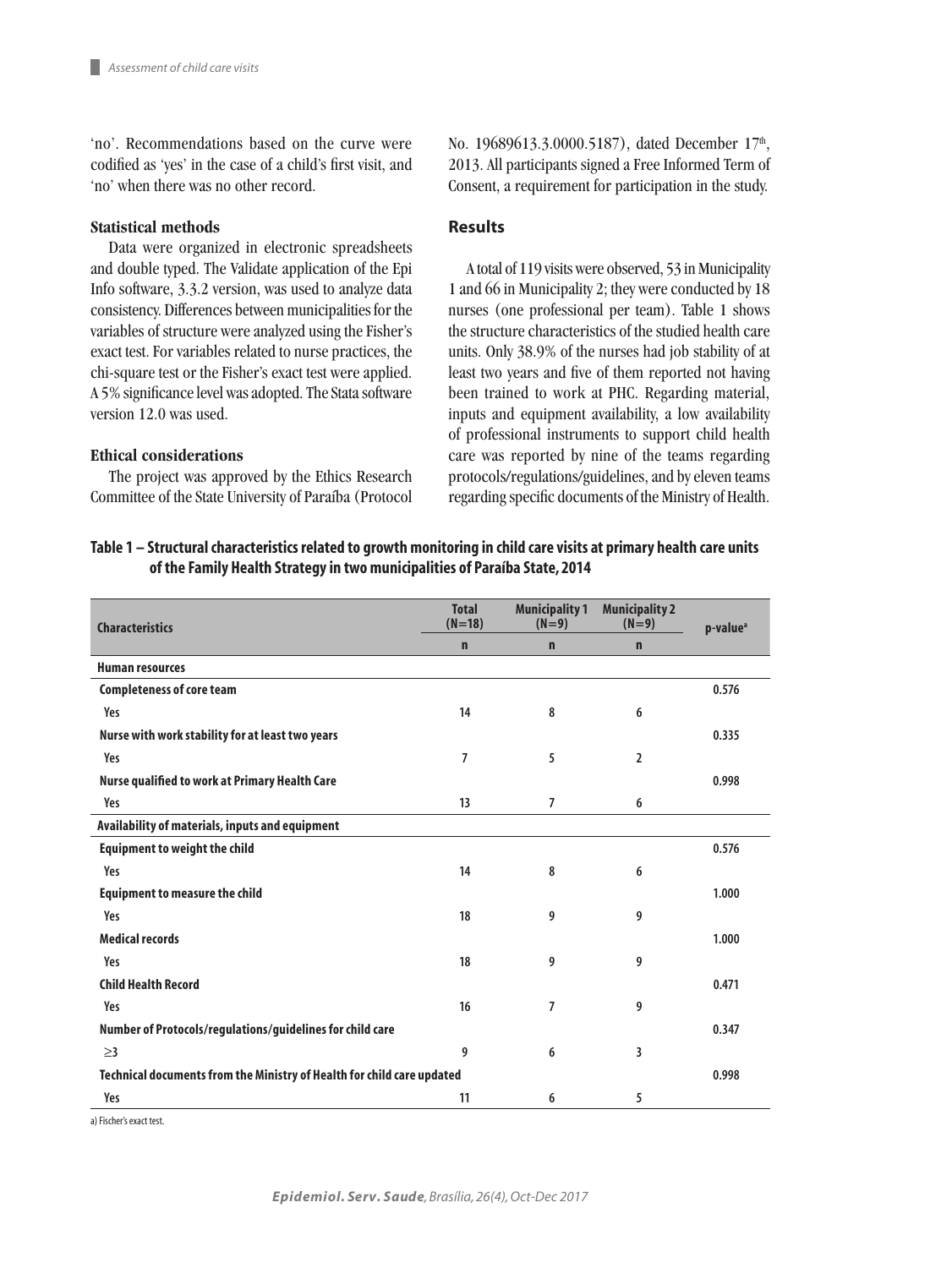The municipalities presented no difference in terms of structure items.

Table 2 shows the main results of the study regarding nurses' practices in the context of growth monitoring during child care visits. In the total sample, weight, height and cephalic perimeter measurements were conducted in more than 80% of visits. However, these measurements were recorded in medical records or CHRs less than 70% of times. Recommendations based on measurement records conducted in the observation day oscillated from 11.8% (height/age) to 29.4% (weight/age). Considering the curve, only 1.9% of the mothers were instructed with regard to cephalic perimeter/ age, 2.5% with regard to height/age and 11.8% with regard to weight/age. There were higher frequencies of practices regarding weight, when compared to those related to height and cephalic perimeter.

When the two municipalities are compared, we can notice that, on the observation day, the nurses in Municipality 1 conducted more frequently weight measurements, recording of measurements (both in the medical records and in the CHR) and recommendations based on weight and height. The nurses in Municipality 1 did not report the weights of about one quarter of the children in medical

| <b>Conducted actions</b>                                 | <b>Total</b><br>$(N=119)$ |      | <b>Municipality 1</b><br>$(N=53)$ |      | <b>Municipality 2</b><br>$(N=66)$ |               | p-value <sup>a</sup> |
|----------------------------------------------------------|---------------------------|------|-----------------------------------|------|-----------------------------------|---------------|----------------------|
|                                                          | $\mathbf n$               | $\%$ | $\mathbf n$                       | %    | $\mathbf n$                       | $\frac{0}{0}$ |                      |
| <b>Measurement</b>                                       |                           |      |                                   |      |                                   |               |                      |
| Weight                                                   | 101                       | 84.9 | 50                                | 94.3 | 51                                | 77.3          | 0.010                |
| Height                                                   | 100                       | 84.0 | 46                                | 86.8 | 54                                | 81.8          | 0.462                |
| Cephalic perimeter <sup>b</sup>                          | 86                        | 82.7 | 45                                | 88.2 | 41                                | 77.4          | 0.143                |
| <b>Recording in medical records</b>                      |                           |      |                                   |      |                                   |               |                      |
| Weight                                                   | 55                        | 46.2 | 38                                | 71.7 | 17                                | 25.8          | 0.000                |
| Height                                                   | 55                        | 46.2 | 36                                | 67.9 | 19                                | 28.8          | 0.000                |
| Cephalic perimeter <sup>b</sup>                          | 50                        | 48.1 | 35                                | 68.6 | 15                                | 28.3          | 0.000                |
| <b>Recording in child health record</b>                  |                           |      |                                   |      |                                   |               |                      |
| Weight                                                   | 81                        | 68.1 | 46                                | 86.8 | 35                                | 53.0          | 0.000                |
| Height                                                   | 67                        | 56.3 | 39                                | 73.6 | 28                                | 42.4          | 0.001                |
| Cephalic perimeter                                       | 62                        | 59.6 | 40                                | 78.4 | 22                                | 41.5          | 0.000                |
| <b>General recommendations</b>                           |                           |      |                                   |      |                                   |               |                      |
| About growth                                             | 44                        | 37.0 | 27                                | 50.9 | 17                                | 25.8          | 0.005                |
| About the importance of growth monitoring                | 32                        | 26.9 | 17                                | 32.1 | 15                                | 22.7          | 0.253                |
| <b>Recommendations about weight</b>                      |                           |      |                                   |      |                                   |               |                      |
| Based on the current weight/age                          | 35                        | 29.4 | 22                                | 41.5 | 13                                | 19.7          | 0.009                |
| Based on the weight/age curve                            | 14                        | 11.8 | $\overline{7}$                    | 13.2 | 7                                 | 10.6          | 0.662                |
| <b>Recommendations about height</b>                      |                           |      |                                   |      |                                   |               |                      |
| Based on the current height/age                          | 14                        | 11.8 | 12                                | 22.6 | $\overline{2}$                    | 3.0           | 0.001                |
| Based on the height/age curve                            | 3                         | 2.5  | 2                                 | 3.8  | 1                                 | 1.5           | 0.435                |
| Recommendations about cephalic perimeter                 |                           |      |                                   |      |                                   |               |                      |
| Based on the current cephalic perimeter/age <sup>b</sup> | 13                        | 12.5 | 8                                 | 15.7 | 5                                 | 9.4           | 0.335                |
| Based on the cephalic perimeter/age curve <sup>b</sup>   | $\overline{2}$            | 1.9  | 1                                 | 2.0  | 1                                 | 1.9           | 0.978                |

## **Table 2 – Growth monitoring actions in child care visits of children under five years old conducted by the Family Health Strategy in two municipalities of Paraíba State, 2014**

a) Chi-square test or Fischer's exact test (for cases with frequency lower than five).

b) Values for children under two years old.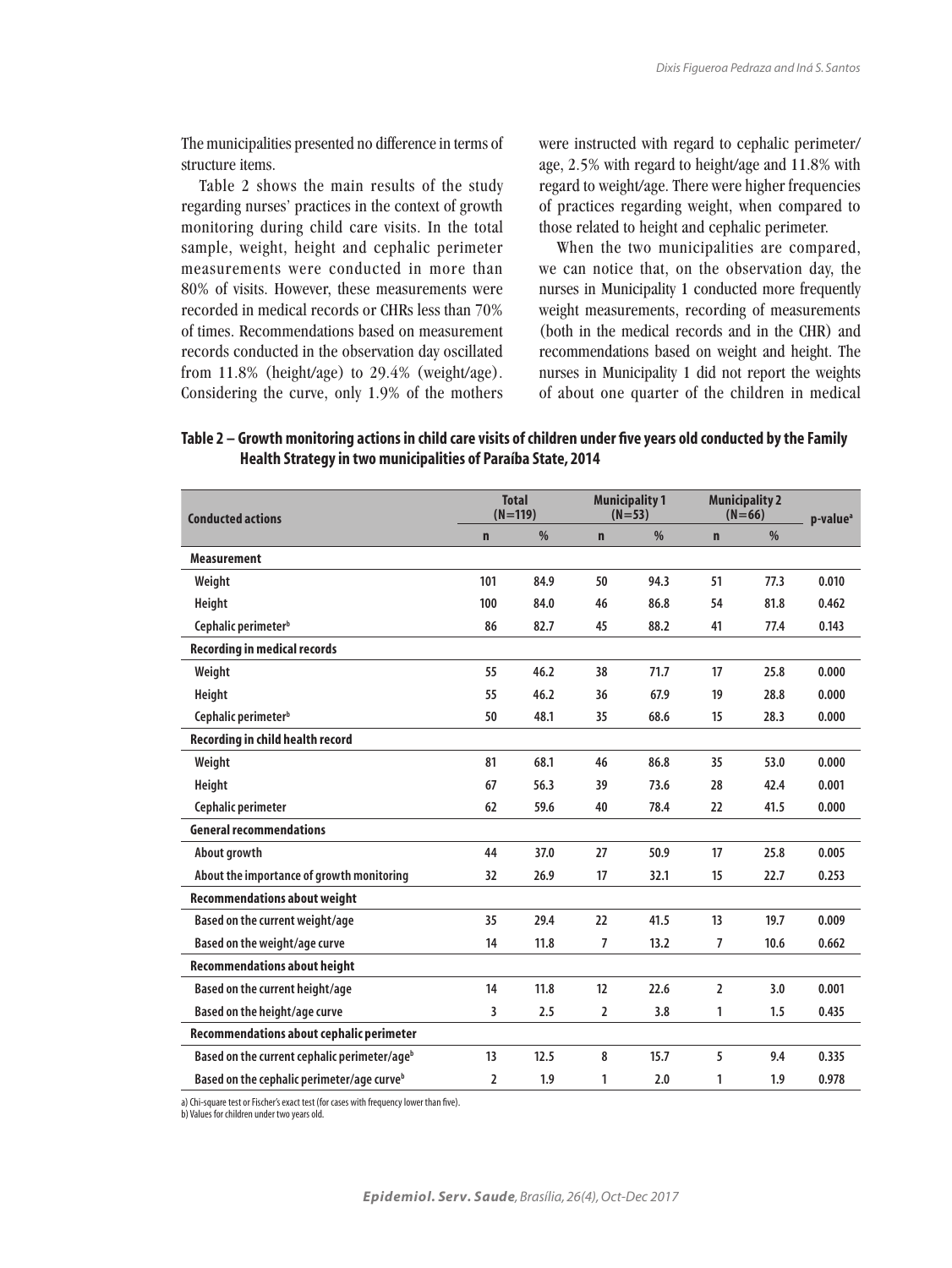records, and the height and cephalic perimeter of about one third of them. The nurses in Municipality 2 did not register these parameters for most of the children (in about three quarters of the visits). In both municipalities, nurses recorded the measurements more frequently in the CHR than in the medical records: almost 90.0% of weight records, about 74.0% of height records and 79.0% of cephalic perimeter records in Municipality 1; and 53.0%, 42.4% and 41.5%, respectively, in Municipality 2.

In both municipalities, there were few recommendations based on anthropometric measurements on the visit day. In Municipality 1, less than 50.0% of mothers were instructed regarding weight and a few more than one fifth of them (22.6%) were instructed about the child's height. In Municipality 2, frequencies were even lower: 19.7% and 3%, respectively. Recommendations regarding weight, height and cephalic perimeter curves were rare practices among nurses in both municipalities, with no significant difference between them.

## **Discussion**

This study results reveal three important and interrelated aspects. Regarding the structure of health care units, the lack of training for professionals who work at PHC and of technical documents for professional practice are significant issues, especially when we consider the amount and variety of options available for both situations. Regarding the working process, we should highlight the impairment of the longitudinality of child care during child care visits, based on diagnoses without proper recording and lack of health-related recommendations. A possible explanation may be found in the way inter-professional practices are developed. Moreover, it is worth noticing the relevance of these findings for the understanding of the nurse working process.16

A recent study, which systematized scientific production on growth monitoring in the context of the primary health care network in Brazil, between 2006 and May 2015, reported significant deficiencies concerning the structure (lack of qualification of professionals and of material to support professional practices) and the work process (low recording of anthropometric measurements, insufficiency of recommendations based on the performed records and underutilization of  $CHR$ ).<sup>5</sup>

The results of this study are very similar. The aforementioned review<sup>5</sup> also illustrates the predominance of studies conducted in just one municipality, based on the application of questionnaires to health professionals or in the analysis of the completion of child care monitoring instruments. These aspects result in some limitations: health professionals tend to assess their own actions more positively;<sup>17</sup> and differences in the performance of FHS must be understood by comparing several realities.<sup>18</sup> In this sense, this study presents methodological improvements, considering that the information was obtained through observation of child care visits in two municipalities, leading to relevant results in both aspects assessed.

Regarding the structure, findings show that all of the 18 participant teams had the anthropometric instruments needed for measuring and only four did not have a scale to weight children. In the observed visits, all children had medical records and had their CHR presented. Thus, as we verified that not weighting the child was less common than not measuring their height, it can be understood that the low performance was not a result from lack of equipment, but of failures in the working process, possibly caused by deficiencies in aspects which are essential to professional development, such as qualification to work at PHC, satisfactory experience, stability and availability of supporting technical documents.

The first relevant aspect regarding the working process is related to the most general practice of measuring weight and height – in comparison with the recording of such measures – and of the recording of measurements – in comparison with the adoption of recommendations related to them –, diverging from promotion and prevention. This method of working hampers the experience of the growth process, restricts the possibilities of identifying risk situations, impairs the adherence and valorization of the CHR, inhibits the sharing of data among professionals and hinders the dialogue between these professionals and the service's users.<sup>5,19</sup> These results are similar to those of other studies which have reinforced the biologist vision of health and the adoption of curing practices  $-$  according to an integrative review<sup>8</sup>,  $-$  which may impair the comprehensiveness of FHS assistance.<sup>8,20</sup> These findings add to those of qualitative studies with an approach on the nurses' perceptions regarding child care visits, conducted in the municipality of Maringá from 2012 to  $2013$ ,<sup>13</sup> in a municipality in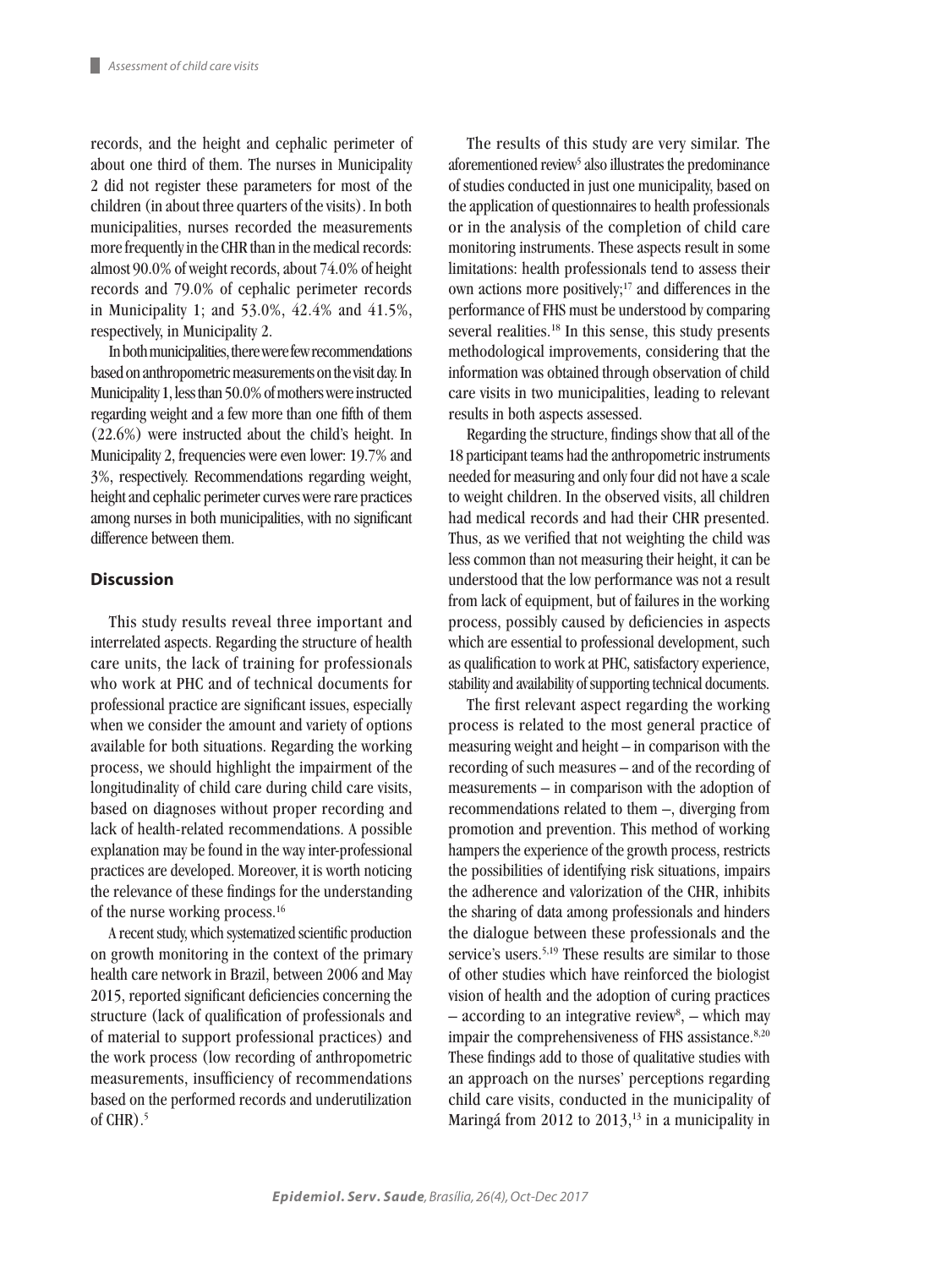the countryside of Paraíba State in 2008,<sup>12</sup> and in Mandaguari, in 2010. They confirm the relevance of investments in the development of human resources which favor the qualification and training as critical aspects of the changes in the assistance model.2,5,13,18,19

The professional behavior of the nurses observed in this study also reveals differences between the two municipalities, regarding weight, height and cephalic perimeter recording, as well as the recommendations provided on the basis of notes related to current weight and height. The deficiencies were detected in both municipalities, representing the reality already exposed by previous studies, which illustrate the difficulties of the Brazilian primary health care network regarding growth monitoring.5,8,19,20 These deficiencies refer to a wide range of factors, including the lack of training of professionals, their lack of knowledge about growth curves and the concepts implied on them, lack of time and non-use of the CHR by all members of the team.<sup>5,8,19</sup> In this study, the better recording of anthropometric data in Municipality 1 was favored by the work of other professionals – such as the nutritionist – in the conduction of measurements; something which did not occur regarding recommendations to mothers, based on the monitoring (curves), which were very scarce in both municipalities. It might be inferred that the hospital-centered vision and the lack of training of professionals contribute negatively to the adoption of practices, under the perspective of health surveillance.

The problems identified in this study regarding the recording of height and cephalic perimeter, both in the medical records and in the CHR, must be faced. These are parameters that reflect important conditions of the health situation and the state of neuro-psychomotor development of the child.15 Weight assumes a similar connotation, considering that overweight is a concerning reality which affects Brazilian children.<sup>21</sup> Under this perspective, it is also essential to include the body mass index (BMI) in the health services routine, an aspect which is not addressed in the current study, but that could be included in future studies.<sup>19</sup>

It is worth noticing that the action of growth monitoring comprises, besides the aspects considered in this study, others such as the involvement of families and the ties between professionals and mothers. Structural conditions, co-responsibility and

empowerment of families must be assured for a effective growth monitoring and encouragement of continuous care.8,19,22,23 Growth monitoring is a simple and low-cost method that can be promoted through the interaction of PHC professionals, leaving no justification for its precarious situation in Brazilian health care services.<sup>6,23</sup> Moreover, growth and development monitoring is considered the basis of comprehensive child care, which legitimates its adoption as a priority for the effectiveness of the health system.<sup>24</sup>

Since the study is restricted to an intentional sample of children who were subject to a child care visit during the moment of data collection, results cannot provide an overview of what occurs with the growth monitoring of all children registered in the health care unit, nor can they serve as a generalization. Another limitation of this study is related to the impossibility of explanations related to factors involved in the performance under the professionals' perspectives. Nevertheless, the study of several cases from two different realities and the use of the observation technique must be seen as precursors of trustable information and analytical generalization.

Despite the fact that growth monitoring is a pillar of primary child care in Brazil, as well as a relevant quality indicator, it can be concluded that the action is not yet consolidated as a practice in child care visits at the FHS of the studied municipalities, with significant deficiencies in the working process. The overcoming of such issues includes joint efforts of health managers and professionals, in order to reorganize services under the guidelines of the Brazilian National Health System (SUS), adopting an integrated view of Health. The social and promotion relevance of child health makes child care a primary object of investigation, awareness and permanent professional qualification, so that growth monitoring practices are in consonance with the attributions of Primary Health Care.

## **Authors' contributions**

Figueroa Pedraza D, contributed to the conception of the study, collection, analysis and interpretation of data, drafting and critical review of the manuscript. Santos IS, contributed to the interpretation of data, drafting and critical review of the manuscript. All the authors contributed to the development and final review of the manuscript and declared to be responsible for all aspects of the study, ensuring its accuracy and integrity.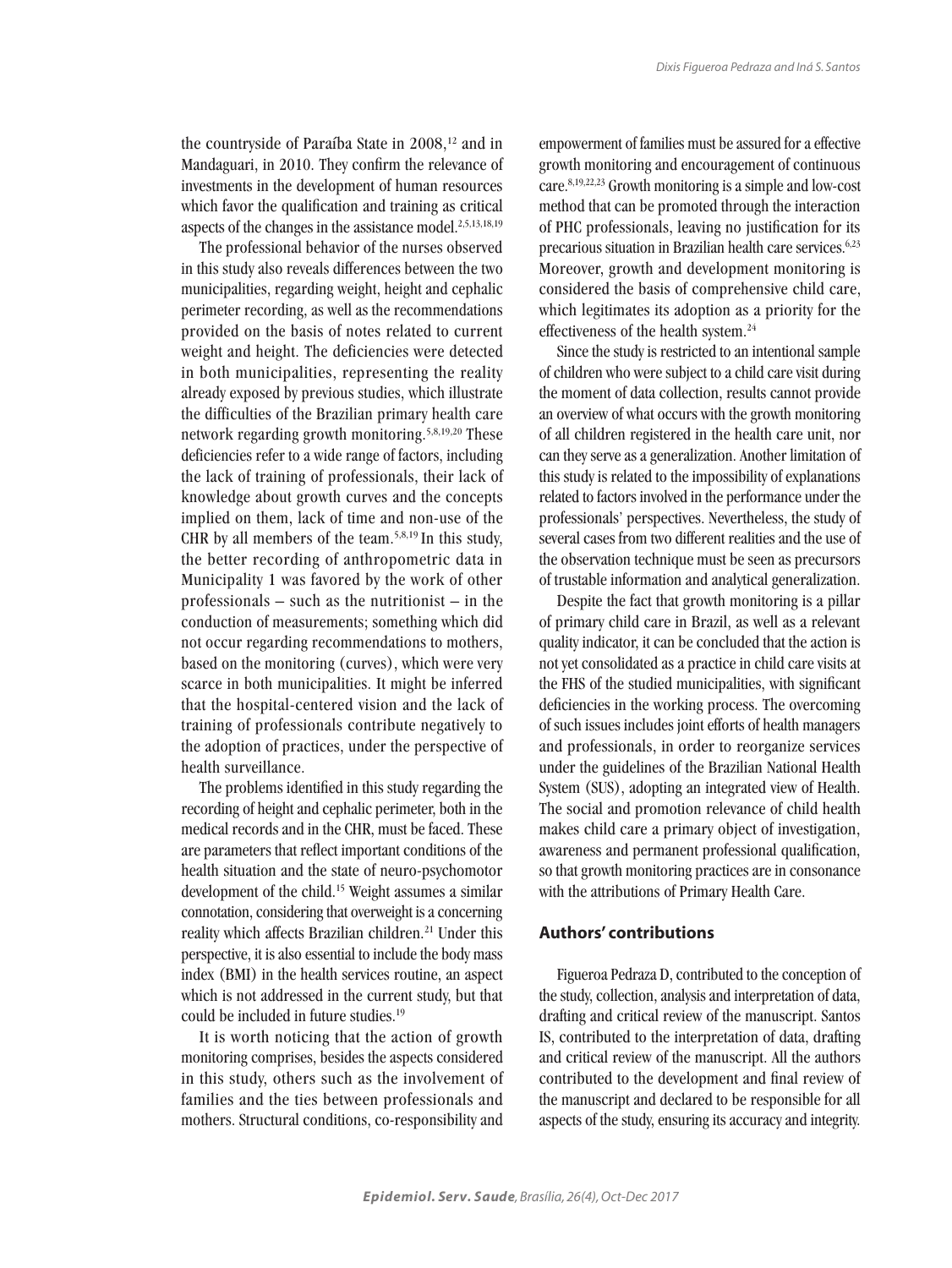## **References**

- 1. Fracolli LA, Gomes MFP, Nabão FRZ, Santos MS, Cappellini VK, Almeida ACC. Instrumentos de avaliação da atenção primária à saúde: revisão de literatura e metassíntese. Ciênc Saúde Coletiva. 2014 dez;19(12):4851-60.
- 2. Savassi LCM. Qualidade em serviços públicos: os desafios da atenção primária. Rev Bras Med Fam Comunidade. 2012 abr-jun;7(23):69-74.
- 3. Silva LA, Casotti CA, Chaves SCL. A produção científica brasileira sobre a estratégia saúde da família e a mudança no modelo de atenção. Ciênc Saúde Coletiva. 2013 jan;18(1):221-32.
- 4. Brasil. Ministério da Saúde. Secretaria de Atenção à Saúde. Departamento de Atenção Básica. Política nacional de atenção básica [Internet]. Brasília: Ministério da Saúde; 2012 [citado 2017 jul 30]. 114 p. Disponível em: http://189.28.128.100/dab/docs/ publicacoes/geral/pnab.pdf
- 5. Figueroa Pedraza D. Growth surveillance in the context of the primary public healthcare service network in Brazil: literature review. Rev Bras Saúde Matern Infant. 2016 Jan-Mar;16(1):7-19.
- 6. Leão CDA, Caldeira AP. Avaliação da associação entre qualificação de médicos e enfermeiros em atenção primária em saúde e qualidade da atenção. Ciênc Saúde Coletiva. 2011 nov;16(11):4415-23.
- 7. Junqueira TS, Cotta RMM. Matriz de ações de alimentação e nutrição na atenção básica de saúde: referencial para a formação do nutricionista no contexto da educação por competências. Ciênc Saúde Coletiva. 2014;19(5):1459-74.
- 8. Monteiro FPM, Araújo TL, Ximenes LB, Vieira NFC. Ações de promoção da saúde realizadas por enfermeiros na avaliação do crescimento e desenvolvimento infantil. Ciência Enferm. 2014  $abr:20(1):97-110.$
- 9. Palombo CNT, Duarte LS, Fujimori E, Toriyama ATM. Uso e preenchimento da caderneta de saúde da criança com foco no crescimento e desenvolvimento. Rev Esc Enferm USP. 2014;48(Esp):60-7.
- 10. Abud SM, Gaíva MAM. Registro dos dados de crescimento e desenvolvimento na caderneta de saúde da criança. Rev Gaúcha Enferm. 2015 abrjun;36(2):97-105.
- 11. Malaquias TSM, Baldissera VAD, Higarashi IH. Percepções da equipe de saúde e de familiares sobre

a consulta de puericultura. Cogitare Enferm. 2015 abr-jun;20(2):368-75.

- 12. Assis WD, Collet N, Reichert APS, Sá LD. Processo de trabalho da enfermeira que atua em puericultura nas unidades de saúde da família. Rev Bras Enferm. 2011 jan-fev; 64(1):38-46.
- 13. Vieira VCL, Fernandes CA, Demitto MO, Bercini LO, Scochi MJ, Marcon SS. Puericultura na atenção primária à saúde: atuação do enfermeiro. Cogitare Enferm. 2012 jan-mar;17(1):119-25.
- 14. World Health Organization. Partnership for Maternal, Newborn and Child Health. Consultation on improving measurement of the quality of maternal, newborn and child care in health facilities [Internet]. Geneva: World Health Organization; 2013 [citado 2017 jul 30]. 43 p. Available in: http://apps.who.int/iris/ bitstream/10665/128206/1/9789241507417\_eng. pdf?ua=1
- 15. Brasil. Ministério da Saúde. Secretaria de Atenção à Saúde. Departamento de Atenção Básica. Saúde da criança: crescimento e desenvolvimento [Internet]. Brasília: Ministério da Saúde; 2012 [citado 2017 jul 30]. 273 p. (Cadernos de Atenção Básica, nº 33). Disponível em: http://189.28.128.100/dab/docs/publicacoes/ cadernos\_ab/caderno\_33.pdf
- 16. Garcia AB, Cassiani SHB, Reveiz L. A systematic review of nursing research priorities on health system and services in the Americas. Rev Panam Salud Publica. 2015 Mar;37(3):162-71.
- 17. Silva SA, Baitelo TC, Fracolli LA. Avaliação da atenção primária à saúde: a visão de usuários e profissionais sobre a estratégia de saúde da família. Rev Latino-Am Enfermagem. 2015 set-out;23(5):979-87.
- 18. Sampaio LFR. The Brazilian health system: highlighting the primary health care reform. Ital J Public Health. 2010;7(4):359-68.
- 19. Almeida AC, Mendes LC, Sad IR, Ramos EG, Fonseca VM, Peixoto MVM. Uso de instrumento de acompanhamento do crescimento e desenvolvimento da criança no Brasil - revisão sistemática de literatura. Rev Paul Pediatr. 2016 mar;34(1):122-31.
- 20. Costa GD, Cotta RMM, Reis JR, Ferreira MLSM, Reis RS, Franceschini SCC. Avaliação da atenção à saúde da criança no contexto da saúde da família no município de Teixeiras, Minas Gerais (MG, Brasil). Ciênc Saúde Coletiva. 2011 jul;16(7):3229-40.